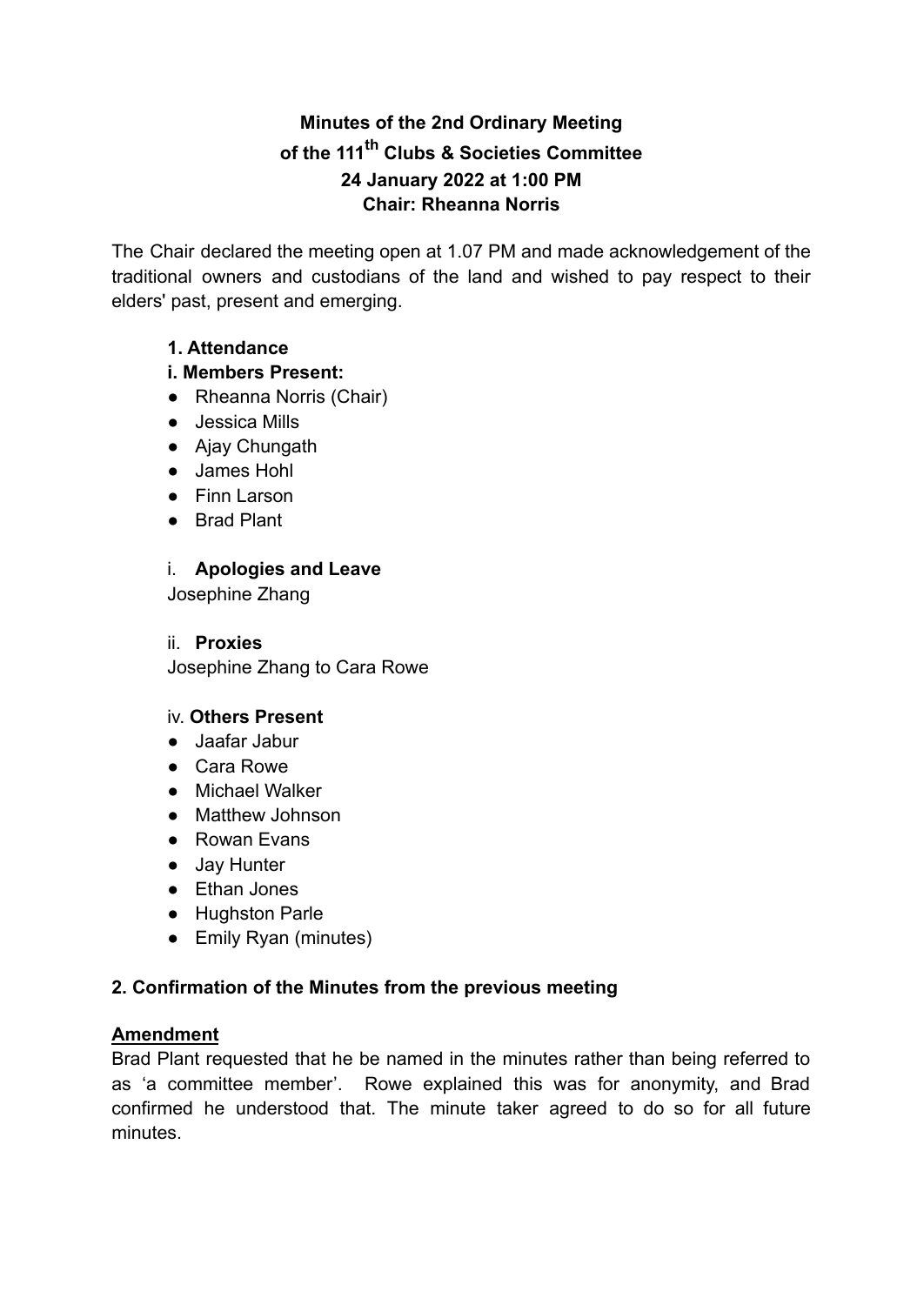It was moved THAT THE MINUTES OF THE 1st ORDINARY MEETING OF THE CLUBS & SOCIETIES COMMITTEE BE ACCEPTED. C&S 111/20 NORRIS/HOHL **CARRIED** 

#### 3. Business Arising from the minutes of the previous meeting. **Nil**

### 4. Reports of Elected Officers

Vice President Campus Culture (Clubs and Societies) reported on the clubs conference, informing the committee that the sponsorship panel would be moved to a later date as part of the professional development series that had been actioned. Additionally, as part of the series, the chair has been in contact with UQ mental health champions about providing some form of mental health first aid certificate to executives as part of a workshop.

The chair also mentioned that a day trip to the Gold Coast and Reddo party would be organised in lieu of exec camp and lawn bowls would also run after the conference for the second year in a row, with the theme decided as 'all whites. The Vice President Campus Culture (Clubs and Societies) also reported that Semper is currently doing a C&S (Clubs & Societies) article series, which has had quite a few responses so far.

It was also reported that a 'clubs' spotlight' on UQU (University of Queensland Union) socials had been commissioned, and that the Vice President Campus Culture (Clubs and Societies) was working with clubs from different campuses and backgrounds on the project. Additionally, the Model Constitution is still being collaboratively worked on, with the final draft to be presented to the UQU council in February. It was also reported that the chair was searching for Clubbies venues and would look to the committee for feedback on the shortlisted venues

It was moved THAT THE REPORT OF THE ELECTED OFFICER. VICE PRESIDENT CAMPUS CULTURE (CLUBS AND SOCIETIES) BE ACCEPTED.

C&S 111/21

NORRIS/PLANT

**CARRIED**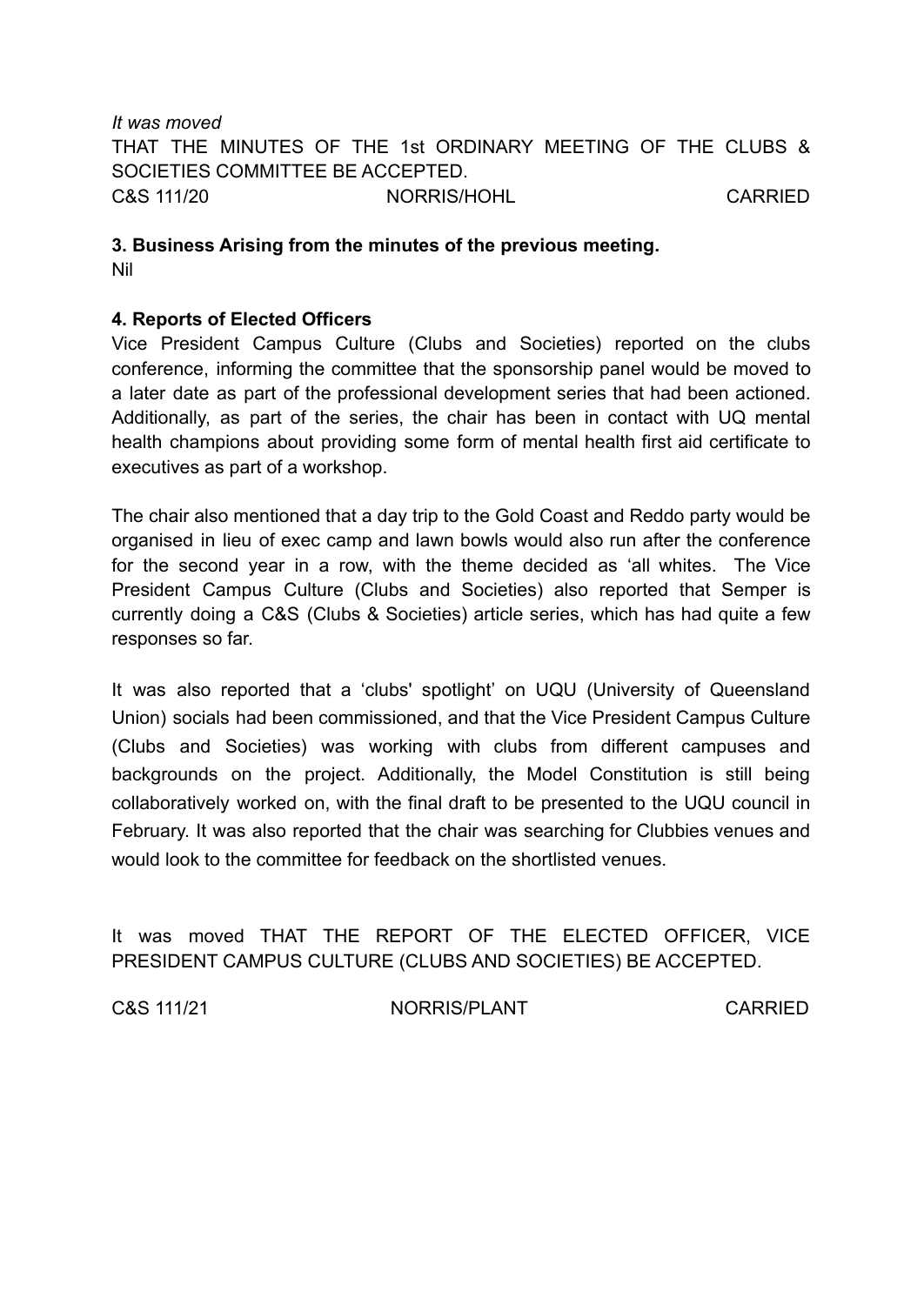# 5. Matters arising from the Reports of the Elected Officers

The Vice President Campus Culture (Clubs & Societies) suggested the following changes be made to the structure of the Clubs and Societies Committee in addition to the current stipulations of duties as per the UQU regulations. The VP Campus Culture (Clubs & Societies) will work in collaboration with every one of the C&S committee on a 'sub project' to enrich and optimise UQ C&S for the duration of their term. These sub projects will be annually reviewed & changed if required.

The sub projects are below and with the members who are coordinating:

- 1. UQU Documents: Model Constitution & Code of Conduct reformatting
- James Hohl & Bradley Plant
- 2. Grant Funding: A system, design & implementation across all of C&S
- Jessica Mills, Aiay Chungath, James Hohl, Finn Larson, Bradley Plant & Josephine Zhang and Rheanna Norris
- 3. UQU C&S Resources: Starting a new club resources and review of current processes
- James Hohl, Jessica Mills & Ajay Chungath
- 4. Exec Mentoring Program: A peer mentoring program for new and existing club execs to connect and network
- Finn Larson, Jessica Mills & Bradley Plant
- 5. UQU C&S Resources: Guide for existing clubs including incorporation. public liability document updates and reformatting
- James Hohl & Ajay Chungath
- 6. UQU C&S Resources: Compliance submission documents review and reformatting
- James Hohl & Ajay Chungath
- 7. Clubbies, exec camp & clubs conference:
- Finn Larson, Jessica Mills & Bradley Plant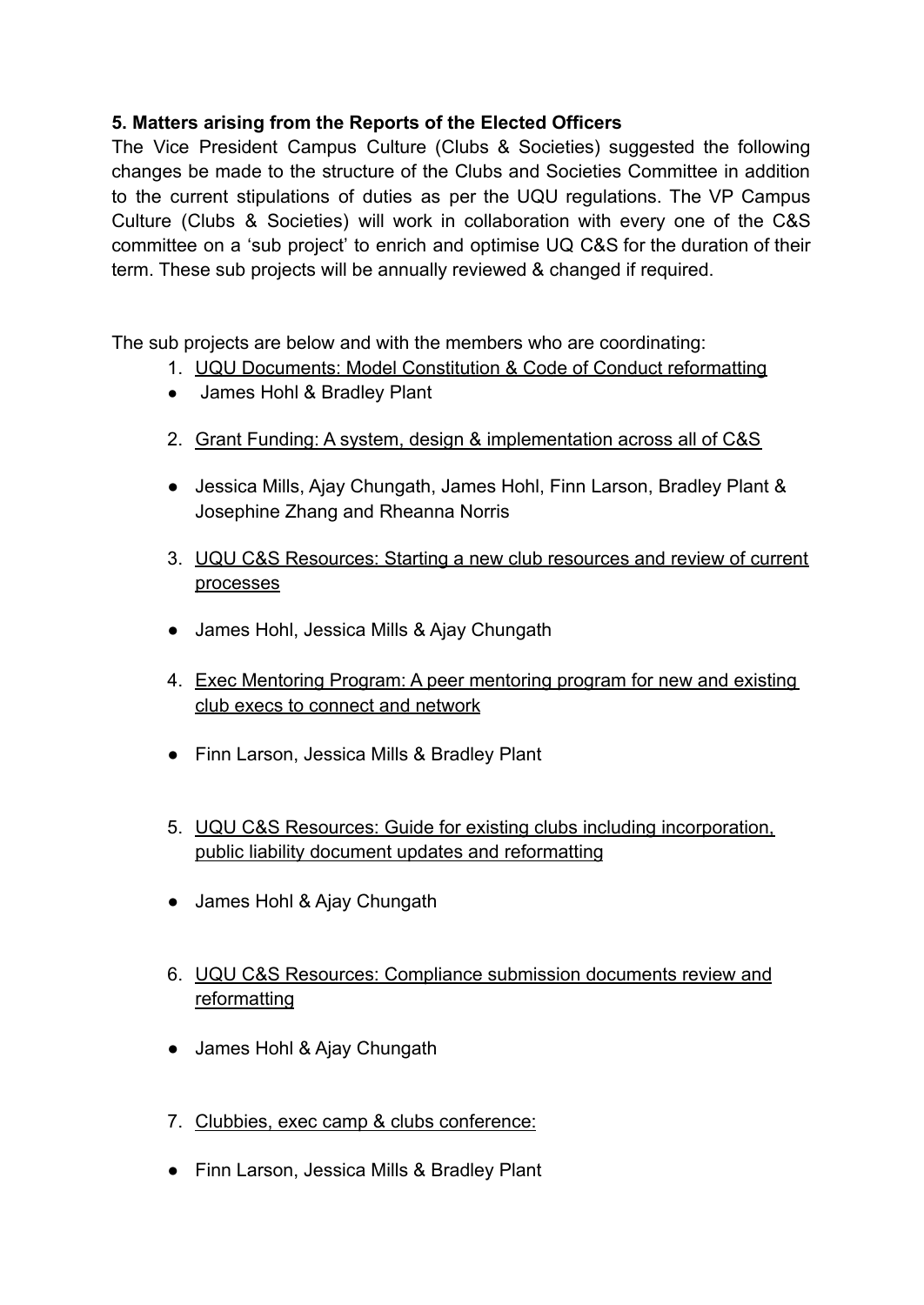### 6. Business which has been proposed

**Nil** 

### **i.** Ratifications

#### **Acoustic Society**

Joshua Badshah joined the meeting via Zoom at 1.31pm and discussed the application. He acknowledged that they were disappointed to hear the club had folded and were keen to revive it. The C&S manager confirmed that performance clubs were not in over supply and crossover of aims and objectives was unlikely.

It was moved THAT THE EXPRESSION OF INTEREST BY THE UO ACOUSTIC SOCIETY BE RATIFIED AS A UQU CLUB C&S 111/22 NORRIS/HOHL **CARRIED** 

### **Foucault Postgraduate Society**

Richard Lee spoke to his application advocating for the necessity of representing Postaraduate students. Richard clarified that QUT does not have a club and rather a staff member is currently running something similar at the QUT campus with an average of ten students attending meetings. Richard mentioned that the club will be self-sufficient in terms of funding and are seeking more exposure to increase their club. He further reported it was more of an academic club than a social club and that there was currently nothing like it in its nature. Brad noted that their signature page appeared to be made up of friends rather than postgraduate students and suggested, should they be ratified, their IGM be majority post grad students. It was moved

**THAT THE** EXPRESSION OF INTEREST BY THE UQ **FOUCAULT** POSTGRADUATE SOCIETY BE RATIFIED AS A UQU CLUB ON THE PROVISION THEIR ATTENDANCE LIST AT THEIR IGM BE FIFTY ONE PERCENT POSTGRADUATE STUDENTS

C&S 111/23

NORRIS/CHUNGATH

**CARRIED** 

Hughston Parle arrived at 2.07pm

### iii. Affiliations

### **Cyber Squad Society**

The committee agreed that all documents from the Cyber Squad IGM were in order.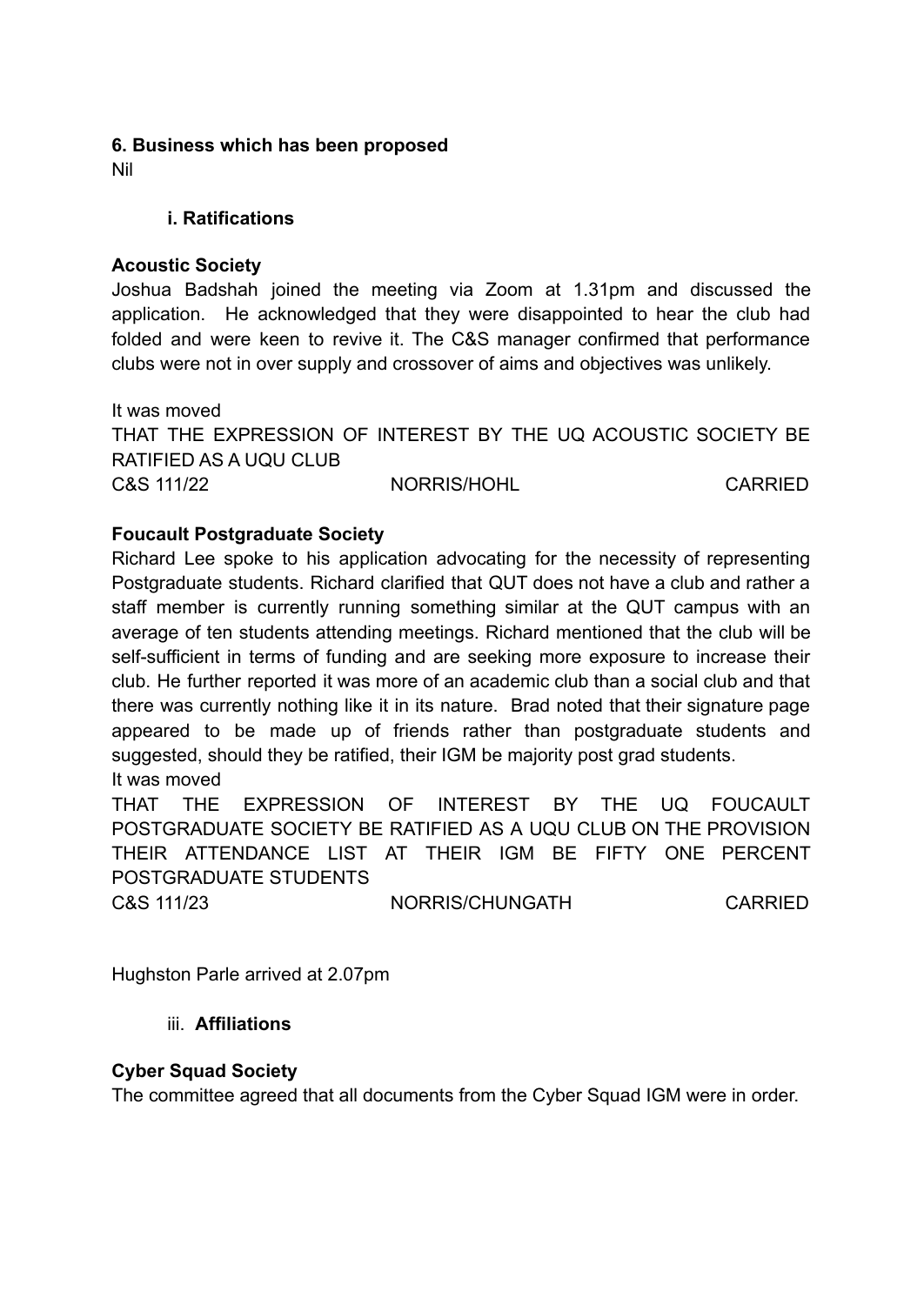It was moved THAT THE CYBER SQUAD SOCIETY BE AFFILIATED AS A UQU CLUB C&S 111/24 NORRIS/MILLS **CARRIED** 

#### **Chinese Student and Scholars Association**

The committee agreed that all submitted documents and declarations were in order.

It was moved THAT THE CHINESE SCHOLARS AND STUDENTS' ASSOCIATION BE AFFILIATED AS A UQU CLUB C&S 111/25 NORRIS/PI ANT **CARRIED** 

iv. Disaffiliations

Nil.

#### 8. General Business

### Irish Society request to be categorised as an international club rather than a political club.

Michael Walker spoke to the request explaining the previous committee had capped their funding due to the majority of their membership list being composed of political members.

He also admitted the club had had some quiet years due to COVID and other factors having held only one or two events in 2021 but intended to increase their events in 2022. Michael advised that they had six events planned already for semester one.

The C&S manager clarified whether their concern was funding or which section they would be located for Market Day, confirming they would continue to remain in the "international" section. Michael confirmed that they intended to significantly increase their membership size and as such requested their funding for 2022 not be capped.

The committee agreed that they would be willing to categorise Irish Society back to an international club (regarding funding) provided their membership list following market day demonstrated diversity of membership.

#### It was moved

THAT THE IRISH SOCIETY BE UNCAPPED PENDING THE REVIEW OF THEIR MEMBERSHIP LIST FOLLOWING MARKET DAY AND THAT IS SHOULD DEMONSTRATE MEMBERSHIP DIVERSITY

C&S 111/26

NORRIS/CHUNGATH

**CARRIED**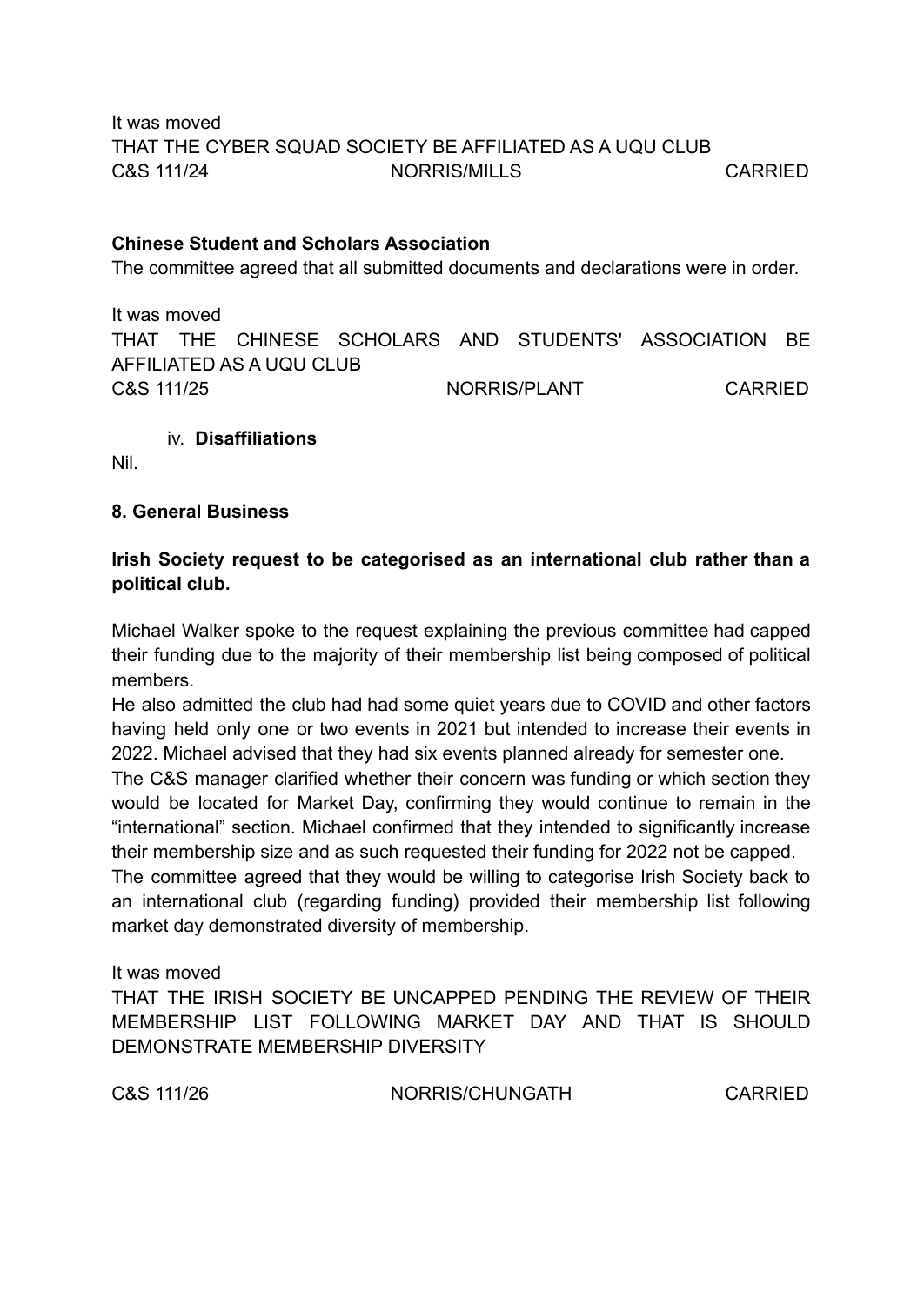# **Affiliated Clubs Policy**

Norris requested a policy be developed, following the recent alignment of clubs (Beer and Rum Society (BARS), Karaoke Club and Social Lawn Bowls). Norris explained that she believed that the development of other umbrella clubs may be consequential and something formal should be developed.

Upon question. Plant advised that the benefits of aligning were to reduce competition for sponsors, events, and members. Rowe advised that the Union do not advocate for affiliate clubs as they break several Union regulations as well as double dipping regarding funding.

Rowe advised an exception had been made for clubs currently functioning with an umbrella structure (EUS, SASS) and that they were faculty clubs. Concerns were raised about the possibility of clubs being absorbed whether they wanted to be or not, then creating a handful of umbrella clubs and dozens of sub clubs.

Plant reported that all clubs had approached BARS and requested to align and sort confirmation as to whether any complaints had been received, which was in the negative. Jones agreed that a policy should be developed to protect clubs. Upon further discussion, it was agreed that this could be viewed as more of a partnership than a hierarchy.

The committee understood the clubs aligning to be of a partnership nature such sharing resources, then several clubs coming under one body. Norris advised that she would reach out to the president of the Beer and Rum Society to advise them of such a policy and speak to him about their intentions for the club.

# Action: Develop policy for affiliate clubs including definitions to protect clubs and provide clarification. This could be included as a sub-project from the Vice President Campus Culture (Clubs & Societies) report.

### Model Constitution Amendments to the Schedules.

A discussion took place between Rowe and Plant regarding the updating of the schedules for the model constitution. Plant stipulated that it should not matter, nor be included in the schedules as it's a template for new clubs. He advised that clubs are provided with the constitution when ratified and have been updated multiple times within the committee/department. This is not reflected in the schedules or are councils as it is not relevant for them to review. Such responsibilities are the purpose of the C&S committee not the Secretary or Council. Rowe disagreed, stating that the Council should have oversight and an awareness of this.

It was determined that a one-page summary of what can and cannot be changed in the constitution be created as many clubs, particularly those who are new, are unaware of the regulations and what can and cannot be amended. This one-page summary is to be included in the sub projects list.